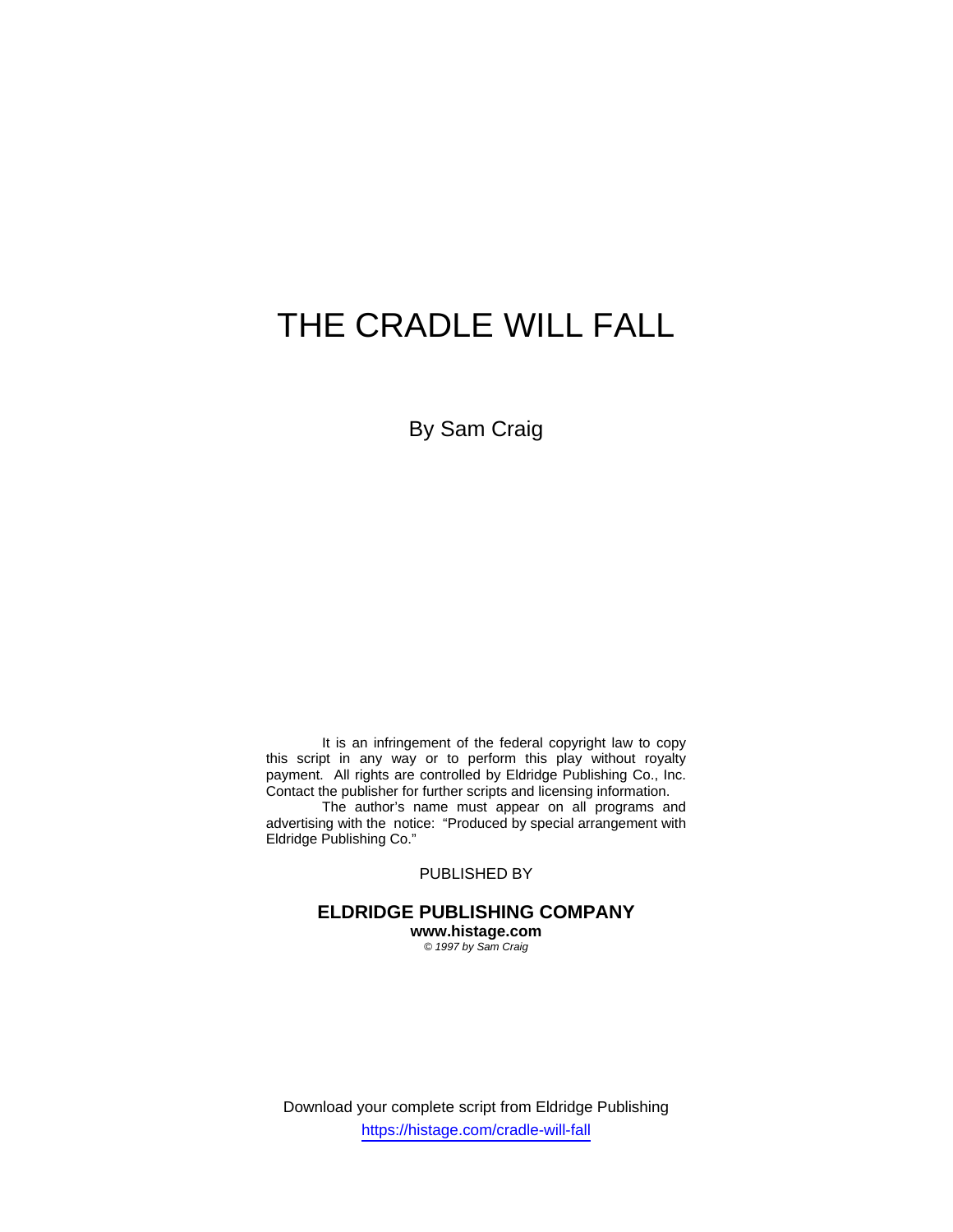## **STORY OF THE PLAY**

 A lonely lighthouse. A young mother with no money, escaping with her infant from a rich and powerful husband, a surgeon used to getting his own way. So when the baby is kidnapped it seems so obvious the father is behind it. But is he? Like an intricate and suspenseful chess game, there are numerous moves which simultaneously reveal and confuse. A suspicious car only Karen, the young mother, sees. Her long- buried secret of a child that died in her care. A grandmotherly housekeeper who so conveniently appears to help. A dead body. Insurance money. Revenge. Doubts about the arrogant surgeon's supreme and well-known skill in his field. It all adds up to an intense intrique that will keep the audience off balance until the very end.

#### **SETTING**

 The interior of the Bleeker Point lighthouse along the southern coast of Maine. Entrance USR is the main door into lighthouse. Stairs USL lead to bedrooms. A kitchen is SL and a low, half wall or small eating bar provides a hallway to the DSL exit which leads outside to the "point." A fireplace SR has a music box and vase on the mantel. Two small windows are on the UPS wall. The room is rustic, with a sense of roundness, though it is not dominant. Initially, furniture is sparse. In Act I, Scene 1, only a rocking chair and a few crates are needed to suggest someone has just moved in. More furniture is added as Act I progresses.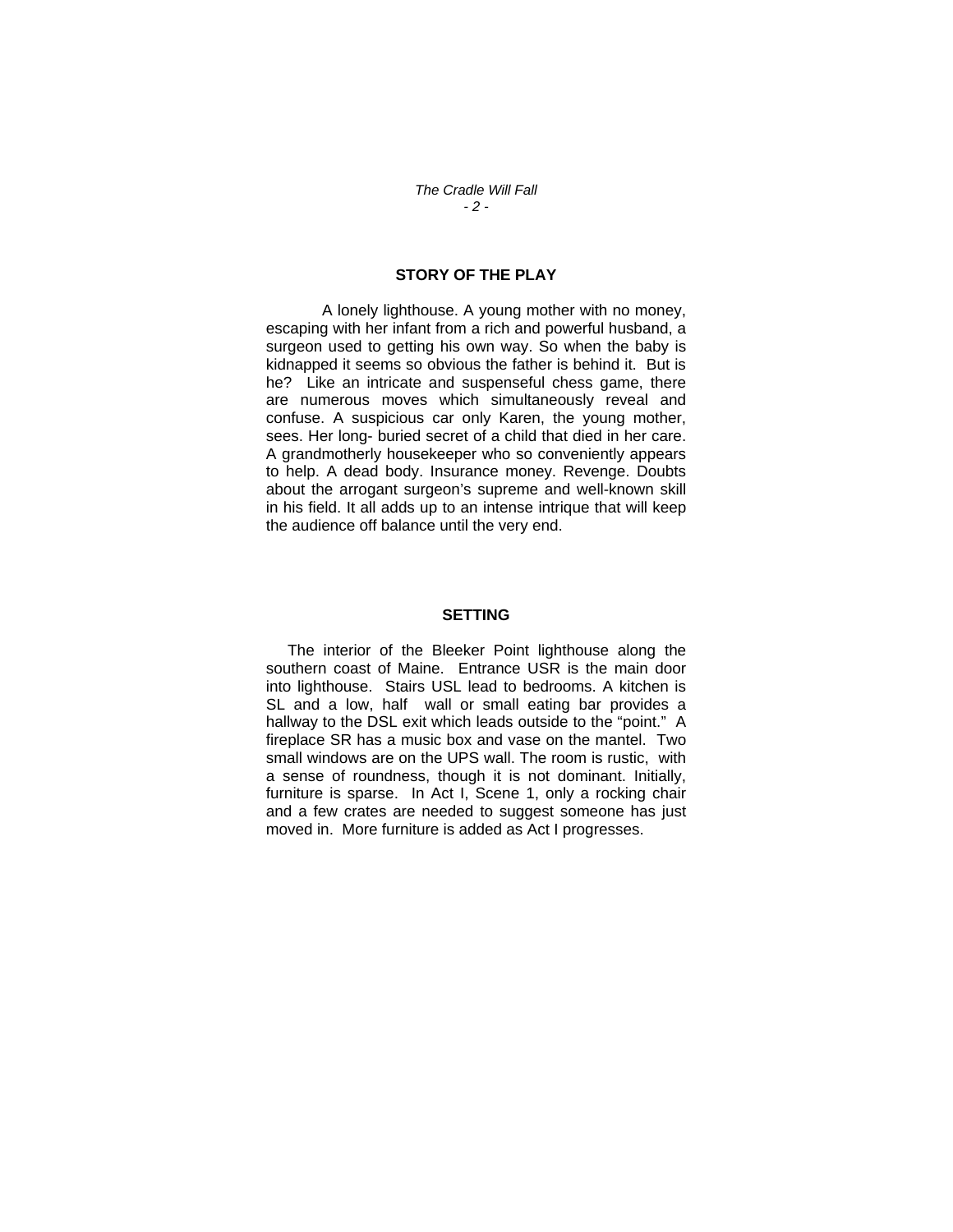*The Cradle Will Fall - 3 -* 

# **CAST OF CHARACTERS**

*(2 M, 5 W, doubling possible)* 

**KAREN GRIMES** - A mother, about 24, going through a divorce.

**JEFF GRIMES** - About 36, her husband, a plastic surgeon. **MRS. CRAGER** - About 55, a nanny.

**ED STEVENS** - A deputy sheriff and rescue squad member.

**MS. DREGG** - A mysterious, ageless woman in black.

**RITA DAVIS** -A vacation lodging broker.

**ANNE TESLA** - Another lodging broker.

*(DOUBLING: The roles of Ms. Dregg and Anne Tesla can be played by one actress.)* 

#### **SYNOPSIS**

**ACT I** 

Scene 1: Autumn day, afternoon.

Scene 2: Several days later, late, gray afternoon.

Scene 3: A stormy evening a week later.

**ACTII** 

Scene 1: Two weeks later, late afternoon.

Scene 2: The next evening around 5:30.

#### **PROPS**

JEFF: Bouquet of flowers, bag, gun.

MRS. CRAGER: Kettle and 2 tea mugs, purse, letter, tray of canapés, snifter of brandy, black coat, hat and veil, board.

KAREN: Large doll wrapped in a blanket, new lamp, glass, phone, coat, gift box with clock, gift box with pair of seashell night-lights, gift box with set of steak knives, flashlight, key, rolling pin, purse, check, baby picture.

DREGG: Black coat, hat and veil, drink, cell phone, small printed card, pacifier, watch, cigarette, gun.

ED STEVENS: Slicker and rescue hat, gun, hand-held police radio, handcuffs.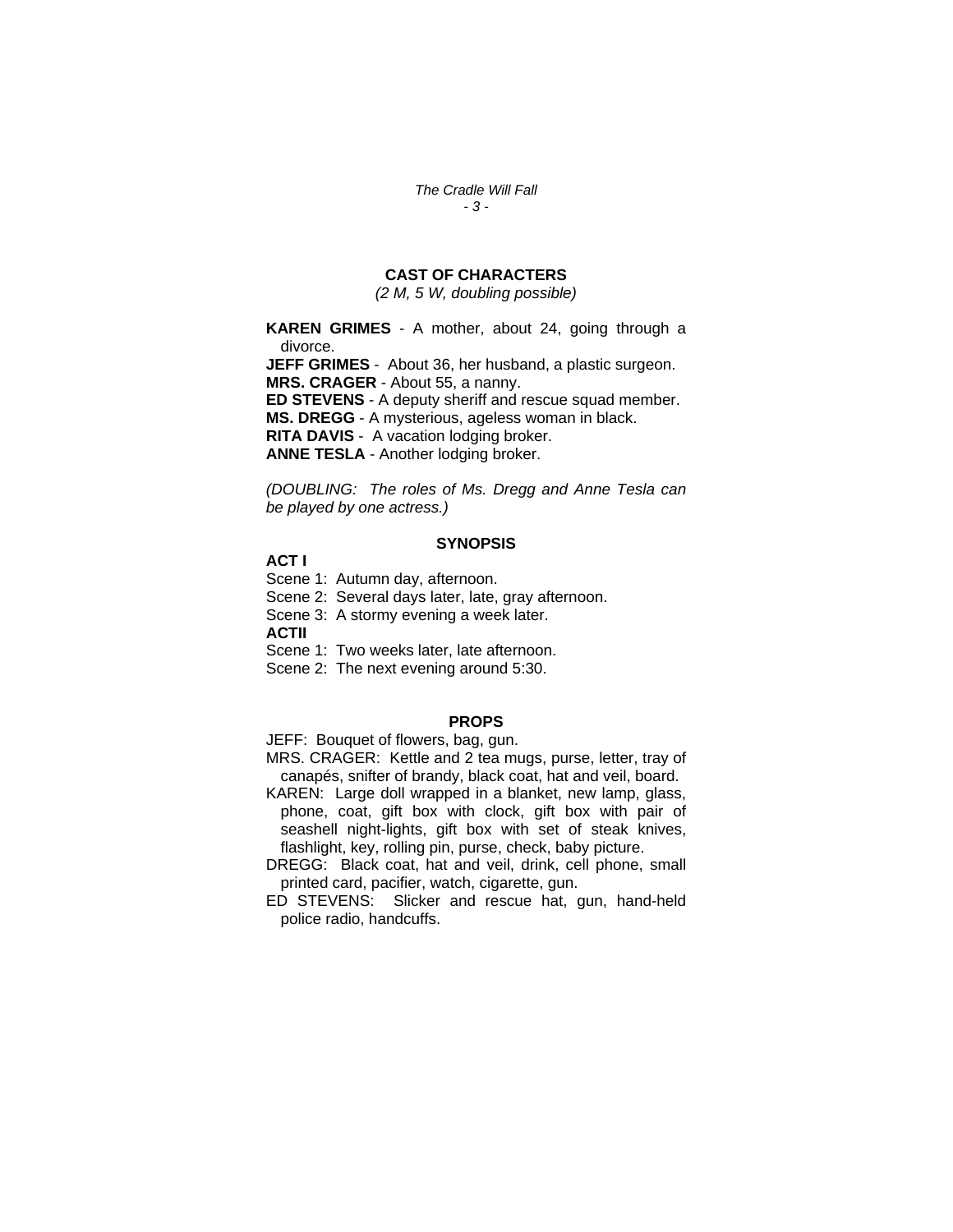*The Cradle Will Fall - 4 -* 

# **SOUND EFFECTS**

Music box music ("Rock-a-bye Baby") Teapot whistle Offstage bang Tinkle of ice, offstage **Thunder Thunder**  Sound of rushing wind Man's scream of agony Door slam **Thunder Thunder**  Music box plays Soft creak Gunshot Knock at door Knock at door Gunshot and shattering glass Gunshot Music box music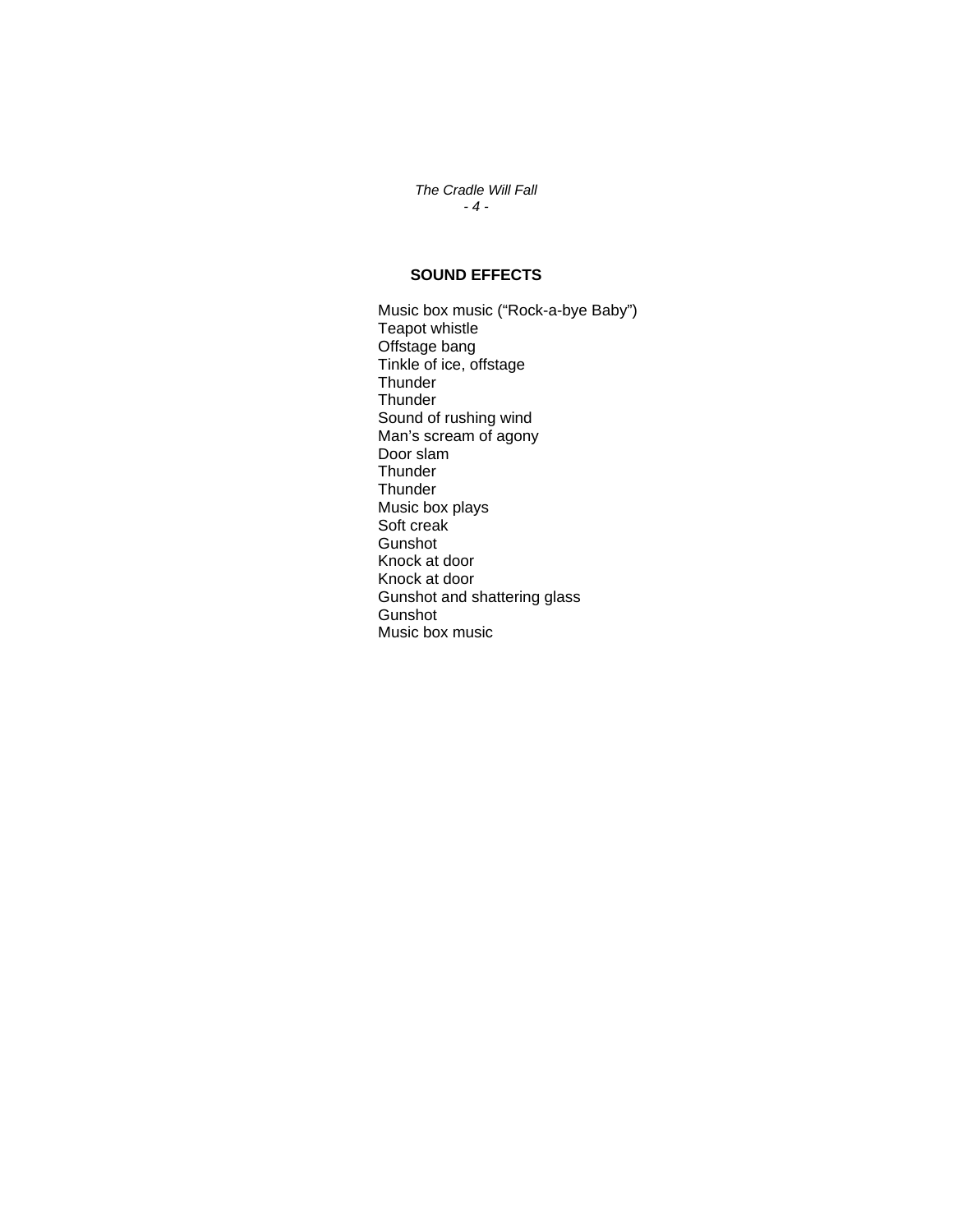## **ACT I Scene 1**

*(AT RISE: KAREN sits in rocking chair. She holds a baby in her arms. MUSIC BOX is open on mantel and plays "Rocka-Bye Baby.")* 

KAREN: *(Sings.) "*Rock-a-bye baby, in the treetop ... when the wind blows, the cradle will rock ... when the bough breaks, the cradle will fall ... and down will come baby, cradle and all." *(Speaks.)* But Mama's not gonna let that happen to you, is she? She's gonna take care of her little Justin, no matter what. No matter what, you hear? There's no way I'm gonna let anybody take you from me. Your daddy's a long way away 'n he's not gonna find us here, no matter how hard he tries. *(SHE gets up and moves to window.)* Too bad you're too little to appreciate the view, Justy. We can see up and down the road 'n all the way to town. And there's always the ocean smashin' up against the rocks below. Nobody'll ever bother us here. And just as soon as I get a job, we'll fix this place up real pretty. Just like an old lighthouse oughta be. Then maybe we can open some kind of an inn or something. The important thing is you and me are safe. And it looks like you need to lie in your crib. Yes, you do, you cutie pie. Yes, you do!

*(KAREN exits up stairs SR. JEFF enters SR holding a bouquet of flowers and a bag. He looks around the room depreciatingly. KAREN enters down stairs. At first she doesn't see JEFF.)* 

JEFF: Interesting place, Karen. KAREN: Jeff! How 'n hell did you - JEFF: Find you? Hired a detective. KAREN: I should have known. JEFF: Happy housewarming. *(HE holds out flowers.)* Go on. They won't bite. KAREN: I don't want 'em.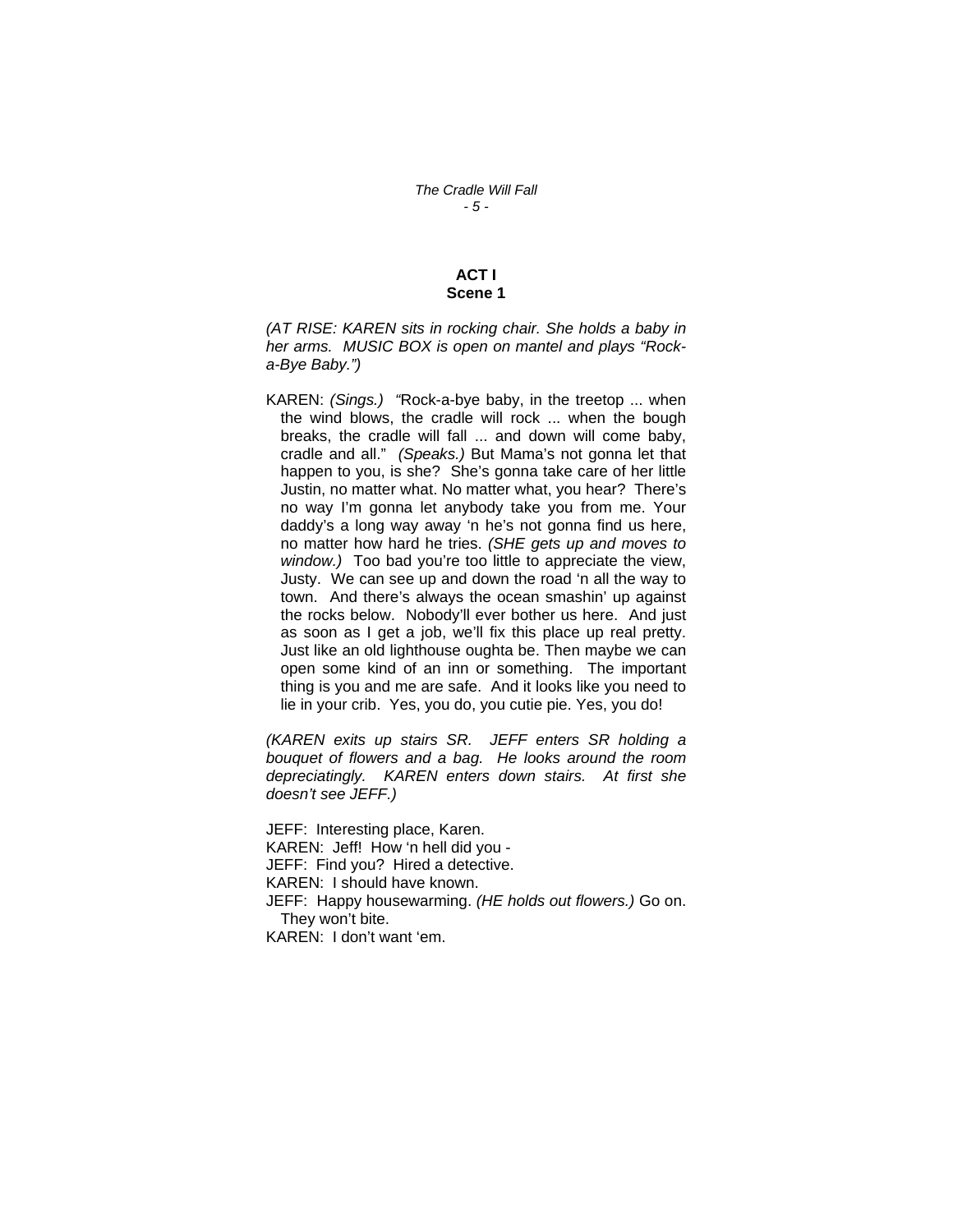JEFF: Put them in water so they don't die. They do a lot for this place.

KAREN: It'd look a whole lot better with you outta here.

JEFF: That any way to talk to your husband?

KAREN: I've stopped thinkin' of you as my husband anymore.

JEFF: I seem to remember the preacher saying, "I now pronounce you man and wife." You're still wearing your ring.

KAREN: Men don't bother you if you got a ring on, that's all. JEFF: Jesus.

KAREN: Jesus doesn't have a thing to do with it, Jeff. It's just between you, me, and that bimbo of yours.

JEFF: I told you she didn't mean a thing.

KAREN: Maybe not to you.

JEFF: Can't you get it through that thick head of yours that I love you?!

KAREN: I guess it's just a little too thick to swallow THAT one.

JEFF: All right. I didn't mean thick, but -

KAREN: No, you just mean stupid, worthless ... look, Jeff, I don't want to have to call the police.

JEFF: Good, 'cause you can't. Your phone isn't connected yet. I already tried to call.

KAREN: What do you want?

JEFF: I've come to beg you and Justin to come home. *(HE kneels down.)* On bended knee.

KAREN: Get up. You look stupid. A doctor shouldn't go kneeling like that.

JEFF: There's nothing special about doctors.

KAREN: Well, there oughta be.

JEFF: Please come home.

KAREN: Look, we never were right for each other. You know that. I was just a waitress with stars in her eyes. And you were just after what you could get. You got it, 'n you just want to move on to the next course.

JEFF: *(Rising.)* That's how you think it was.

KAREN: Look ... I'm just not cut out for your kind of life. I don't feel comfortable in a BWM.